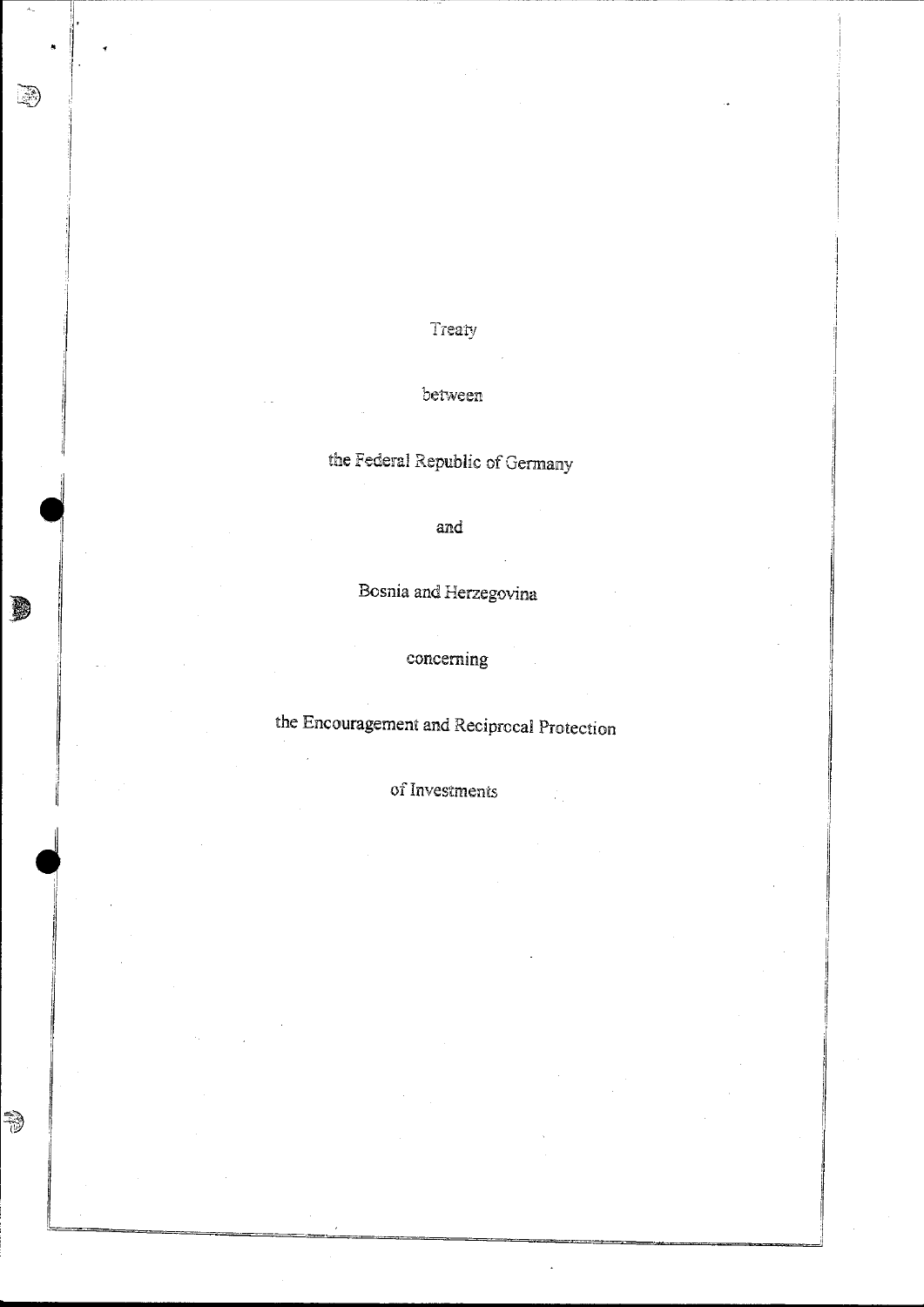The Federal Republic of Germany  $end$ 

Bosnia and Herzegovina -

desiring to intensify economic co-operation between both States,

intending to create favourable conditions for investments by investors of either State in the territory of the other State,

recognizing that the encouragement and contractual protection of such investments are apt to stimulate private business initiative and to increase the prosperity of the people of both States -

have agreed as follows:

**AND** 

ð

# Article 1 **Definitions**

#### For the purposes of this Treaty

- 1. the term "investments" comprises every kind of asset, in particular:
	- movable and immovable property as well as any other rights in rem, such as mort- $(a)$ gages, liens and pledges;
	- shares of companies and other kinds of interest in companies;  $(b)$
	- $(c)$ claims to money which has been used to create an economic value or claims to any performance having an economic value;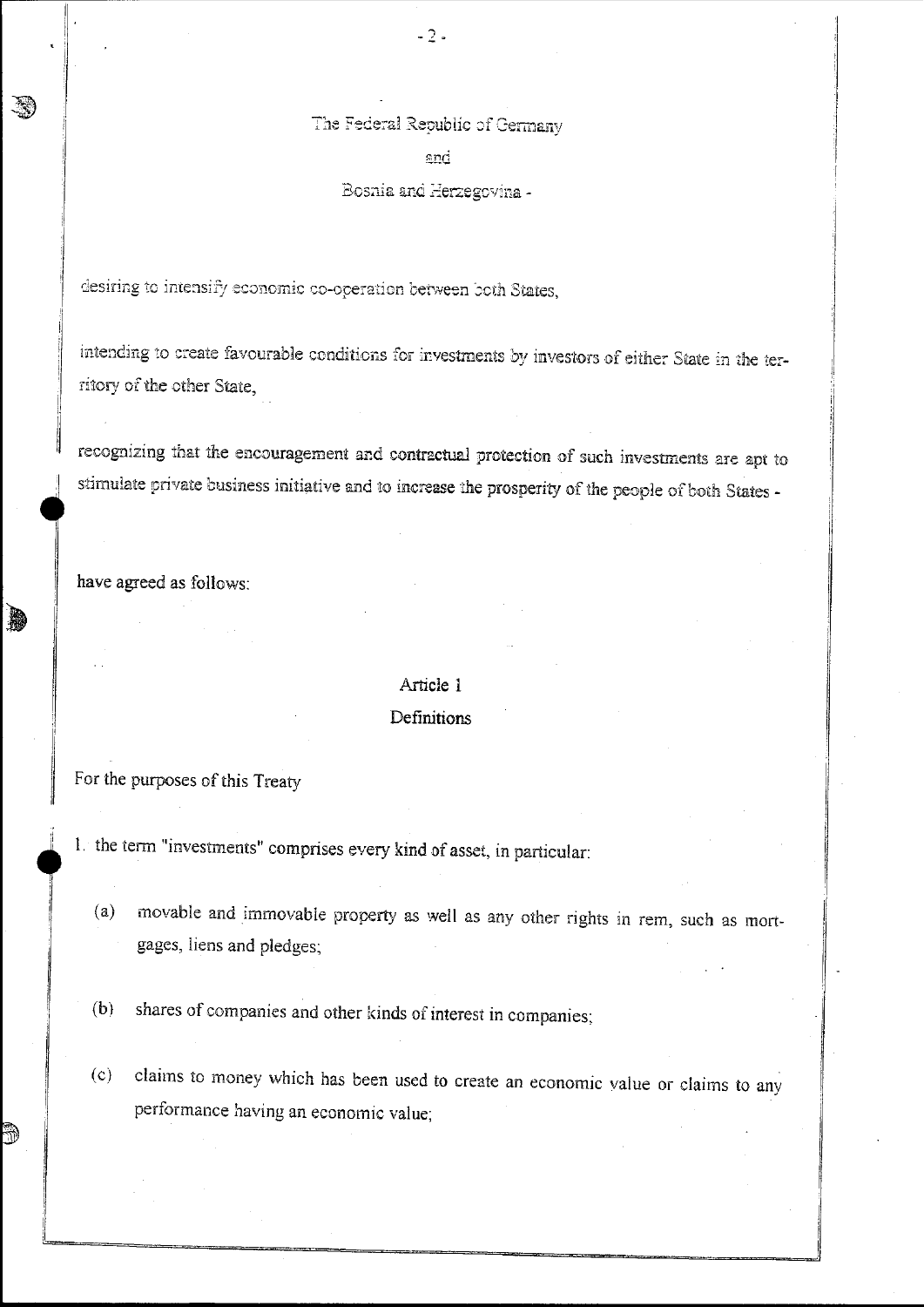- intellectual property rights, in particular copyrights, patents, utility-model patents, in- $(d)$ dustrial designs, trade-marks, trade-names, trade and business secrets, technical processes, know-how, and good will;
- business concessions under public law, including concessions to search for, extract and  $(e)$ exploit natural resources:

any alteration of the form in which assets are invested shall not affect their classification as investment:

2. the term "returns" means the amounts yielded by an investment for a definite period, such as profit, dividends, interest, royalties or fees;

3. the term "investor" means

- in respect of the Federal Republic of Germany:  $(a)$ 
	- Germans within the meaning of the Basic Law for the Federal Republic of Germany,
	- any juridical person as well as any commercial or other company or association with or without legal personality having its seat in the territory of the Federal Republic of Germany, irrespective of whether or not its activities are directed at profit,

 $(b)$ in respect of Bosnia and Herzegovina:

- natural persons holding the nationality of Bosnia and Herzegovina in accordance with the laws of Bosnia and Herzegovina and having their permanent residence or main place of business in Bosnia and Herzegovina,
- juridical persons established in accordance with the laws of Bosnia and Herzegovina and having their seat or central administration in the territory of Bosnia and Herzegovina:

 $-3-$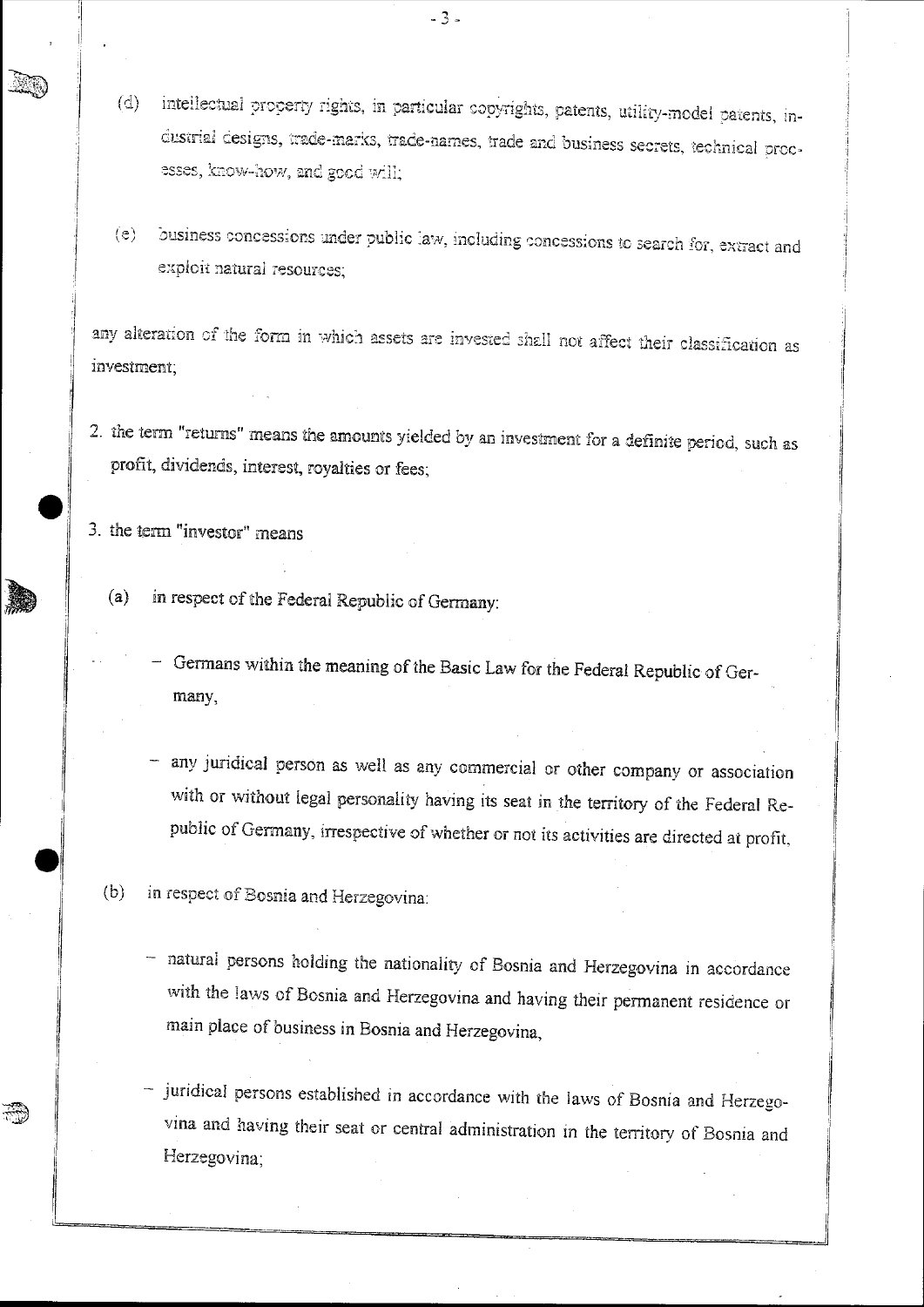4. the term "territory" means

J.

Ŋ

 $(a)$ in respect of the Federal Republic of Germany:

> its territory and the areas of the exclusive economic zone and the continental shelf insofar as international law permits to exercise sovereign rights or jurisdiction in these areas.

 $(b)$ in respect of Bosnia and Herzegovina:

> the continental territory as a whole, the territorial sea and the continental shelf, the subsoil and the airspace including all maritime zones within which Bosnia and Herzegovina exercises sovereign rights or jurisdiction under its laws in conformity with international law

### Article 2

# Encouragement and Protection of Investments

(1) Each Contracting State shall in its territory promote as far as possible investments by investors of the other Contracting State and admit such investments in accordance with its legislation.

(2) Each Contracting State shall in its territory in any case accord investments by investors of the other Contracting State fair and equitable treatment as well as full protection under this Treaty.

(3) Neither Contracting State shall in any way impair by arbitrary or discriminatory measures the management, maintenance, use, enjoyment or disposal of investments in its territory of investors of the other Contracting State.

(4) Returns from the investment and, in the event of their re-investment, the returns therefrom shall enjoy the same protection as the investment.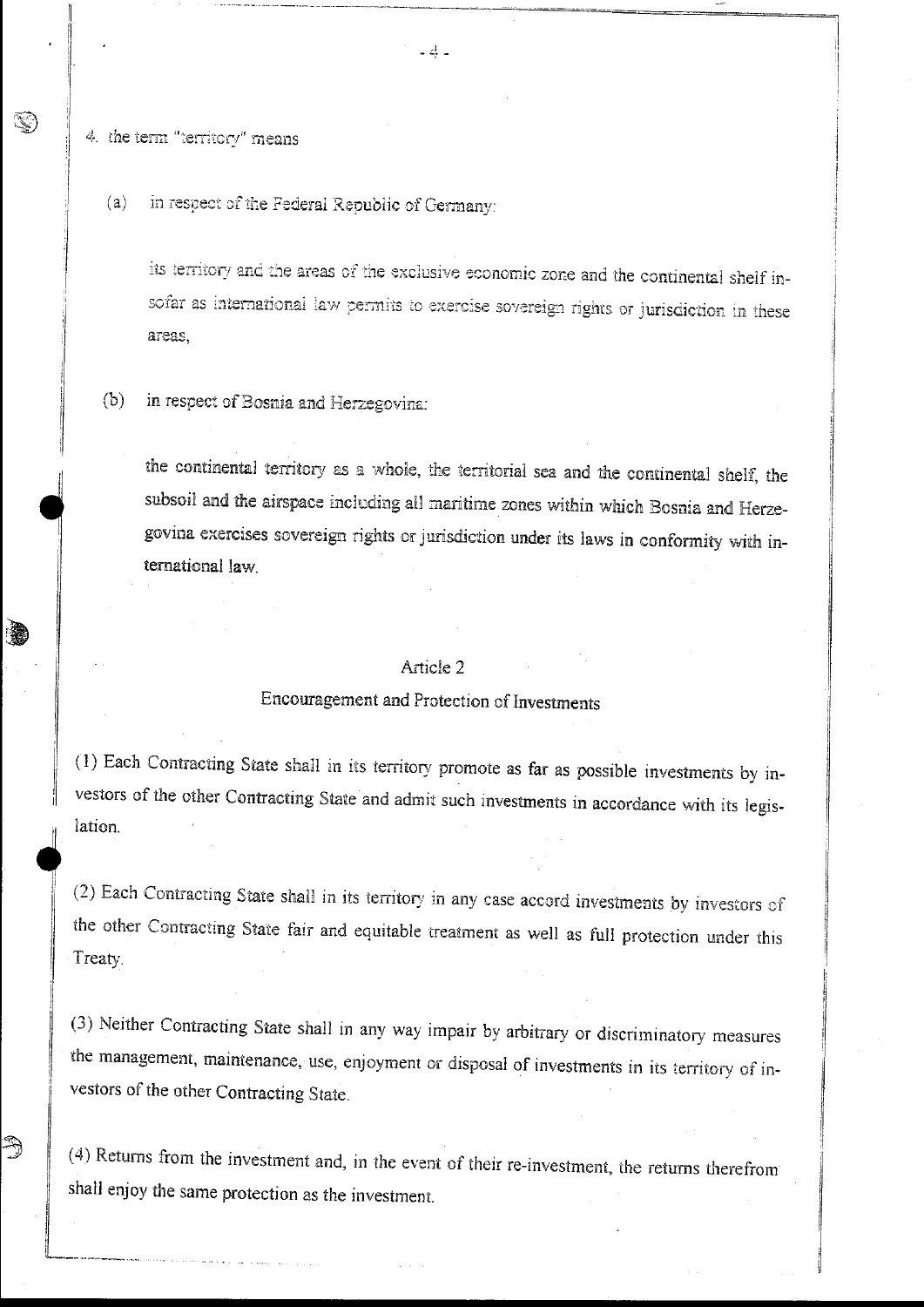## Article 3

# National Treatment and Most-Favoured-Nation Treatment

(1) Neither Contracting State shall subject investments in its territory owned or controlled by investors of the other Contracting State to treatment less favourable than it accords to investments of its own investors or investors of any third State, whichever is more favourable for the investment concerned

(2) Neither Contracting State shall subject investors of the other Contracting State, as regards their activity in connection with investments mentioned in paragraph (1) of this Article, to treatment less favourable than it accords to its own investors or to investors of any third State, whichever is more favourable for the investor.

(3) Such treatment shall not relate to privileges which either Contracting State accords to investors of third States on account of its membership of, or association with, a customs or economic union, a common market or a free trade area.

(4) The treatment granted under this Article shall not relate to advantages which either Contracting State accords to investors of third States by virtue of a double taxation agreement or other agreements regarding matters of taxation.

#### Article 4

Protection of Investments and Compensation for Expropriation

(1) Investments by investors of either Contracting State shall enjoy full protection and security in the territory of the other Contracting State.

(2) Investments by investors of either Contracting State shall not be directly or indirectly expropriated, nationalized or subjected to any other measure the effects of which would be tantamount to expropriation or nationalization in the territory of the other Contracting State except for the public benefit and against compensation. Such compensation shall be equivalent to the value of the expropriated investment immediately before the date on which the actual or threatened expropriation, nationalization or comparable measure has become publicly known. The

رچينه

 $-5 -$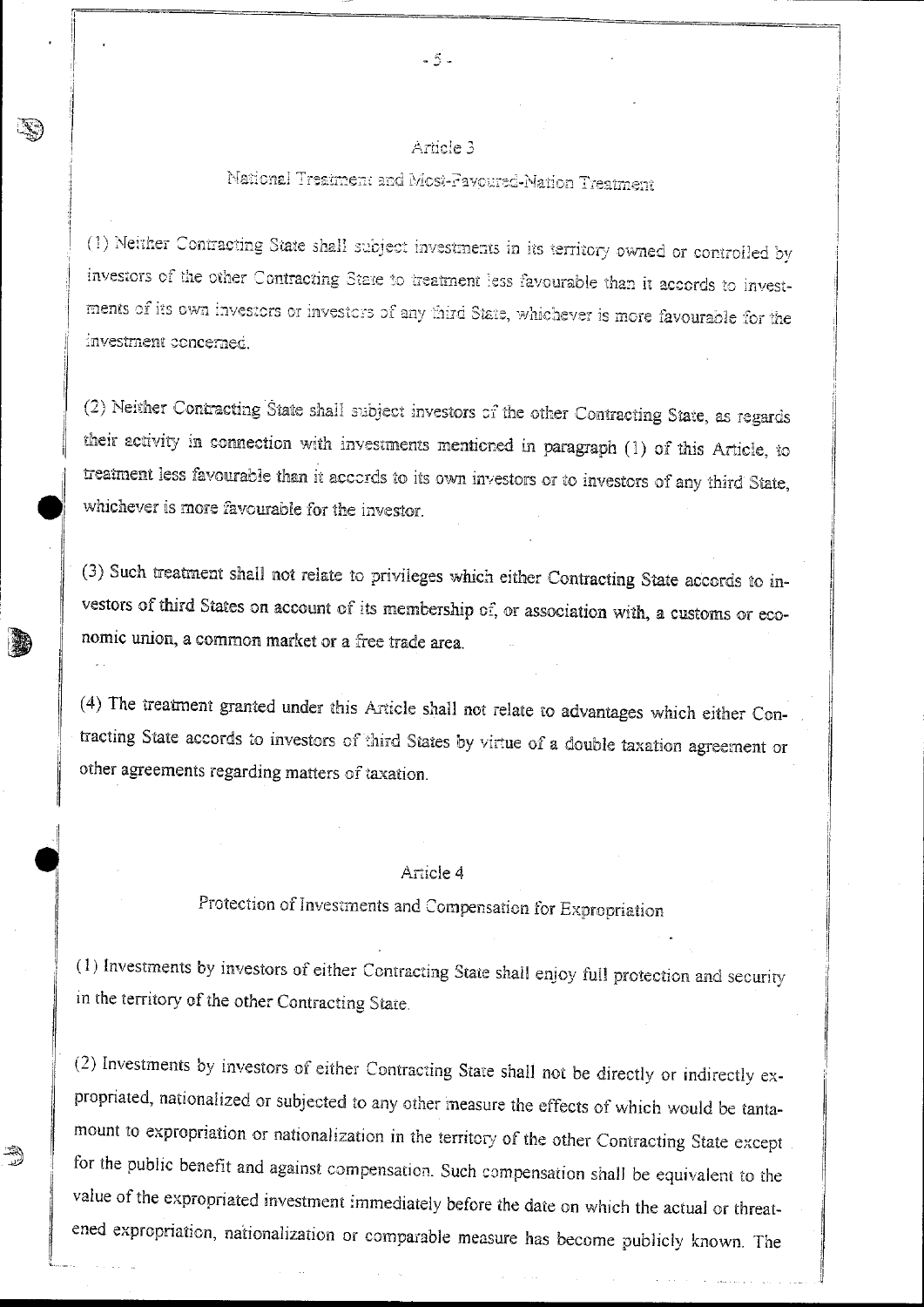compensation shall be paid without delay and shall carry the usual bank interest until the time of payment; it shall be effectively realizable and freely transferable. Provision shall have been made in an appropriate manner at or prior to the time of expropriation, nationalization or comparable measure for the determination and payment of such compensation. The legality of any such expropriation, nationalization or comparable measure, the relevant procedures and the amount of compensation shall be subject to review by due process of law.

(3) Investors of either Contracting State whose investments suffer losses in the territory of the other Contracting State owing to war or other armed conflict, revolution, a state of national emergency, or revolt, shall be accorded treatment no less favourable by such other Contracting State than that which the latter Contracting State accords to its own investors as regards restitution, indemnification, compensation or other valuable consideration. Such payments shall be freely transferable.

(4) Investors of either Contracting State shall enjoy most-favoured-nation treatment in the territory of the other Contracting State in respect of the matters provided for in this Article.

#### Article 5

#### Transfer

Each Contracting State shall guarantee to investors of the other Contracting State the free transfer of payments in connection with an investment, in particular

of the principal and additional amounts to maintain or increase the investment;  $(a)$ 

 $(b)$  of the returns;

ð

in the repayment of loans;  $(c)$ 

of the proceeds from the liquidation or the sale of the whole or any part of the investment;  $(d)$ 

of the compensation provided for in Article 4.  $(e)$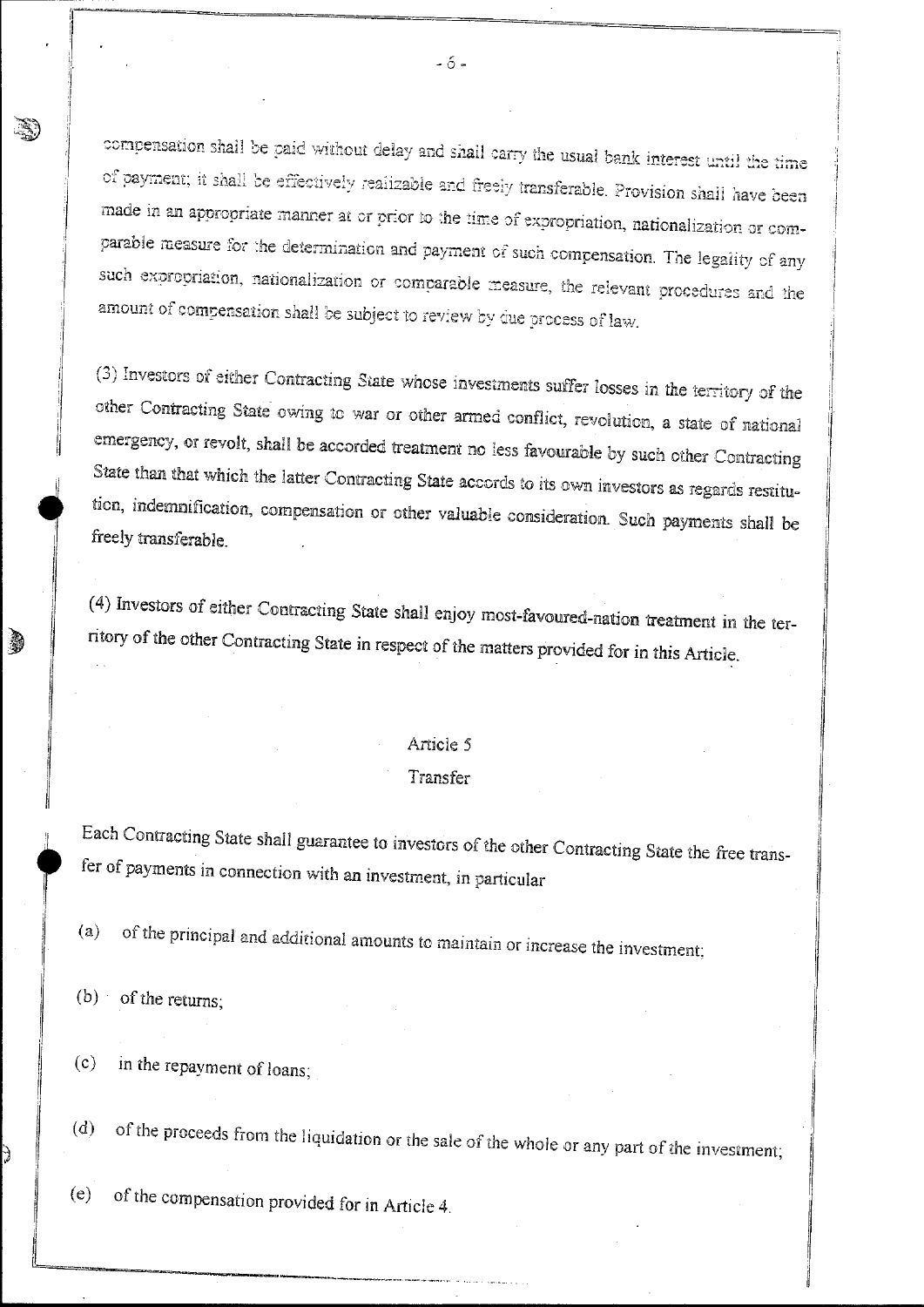$-7-$ 

#### Subrogation

If either Contracting State makes a payment to any of its investors under a guarantee it has assumed in respect of an investment in the territory of the other Contracting State, the latter Contracting State shall, without prejudice to the rights of the former Contracting State under Article 9, recognize the assignment, whether under a law or pursuant to a legal transaction, of any right or claim of such investor to the former Contracting State. The latter Contracting State shall also recognize the subrogation of the former Contracting State to any such right or claim (assigned claims) which that Contracting State shall be entitled to assert to the same extent as its predecessor in title. As regards the transfer of payments made by virtue of such assigned claims, Article 4 paragraph  $(2)$  and  $(3)$  as well as Article 5 shall apply mutatis mutandis.

## Article 7

#### Conducting the Transfer

(1) Transfers under Article 4, paragraph (2) or (3), under Article 5 or Article 6 shall be made without delay at the market rate of exchange applicable on the day of the transfer. A transfer shall be deemed to have been made "without delay" if effected within such period as is normally required for the completion of transfer formalities. The said period shall commence on the day on which the relevant request has been submitted and shall on no account exceed two months.

(2) Should there be no foreign exchange market, the cross rate obtained from those rates which would be applied by the International Monetary Fund on the date of payment for conversions of the currencies concerned into Special Drawing Rights, SDR, shall apply.

### Article 8

#### Application of Other Rules

(1) If the legislation of either Contracting State or obligations under international law existing at present or established hereafter between the Contracting States in addition to this Treaty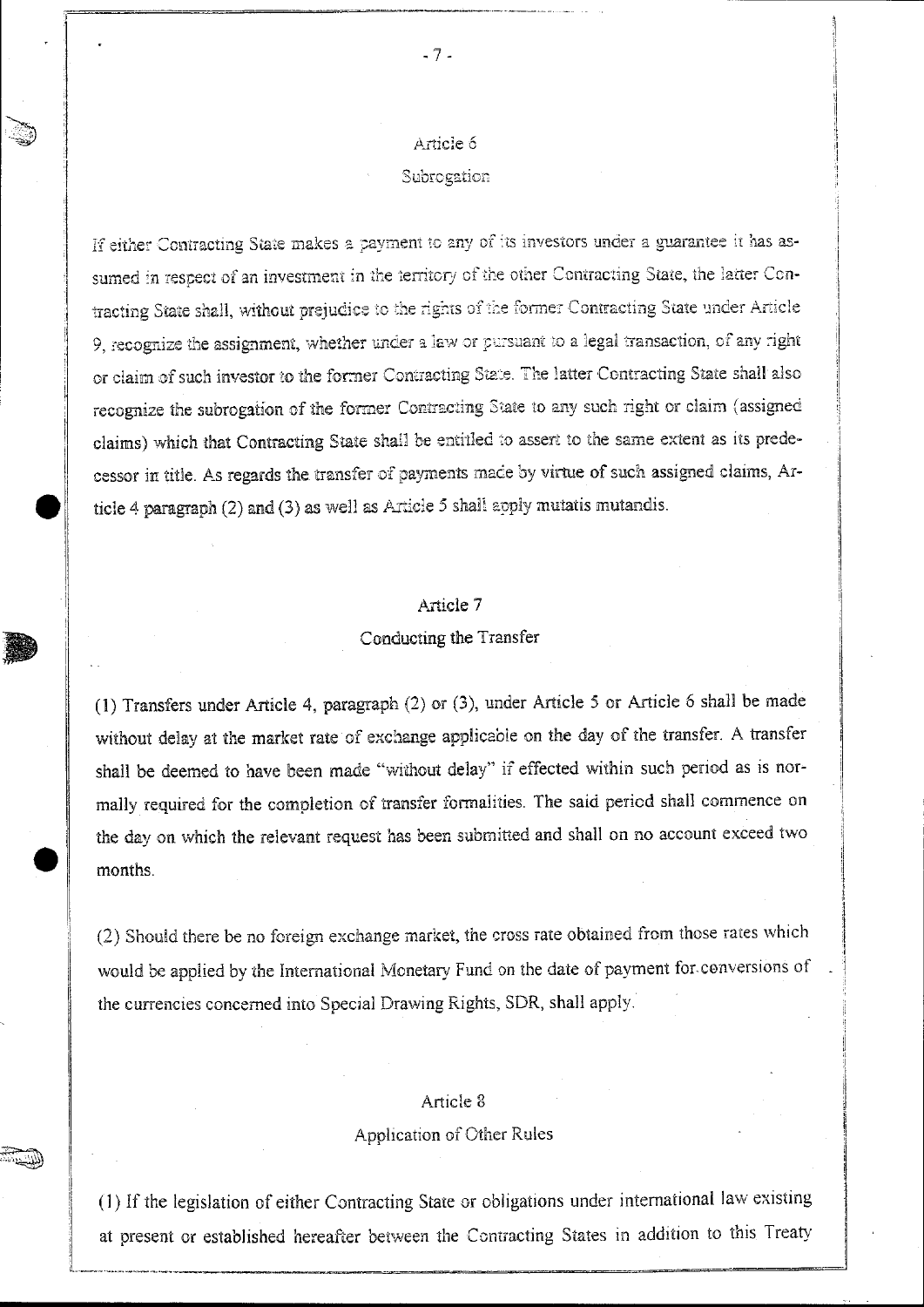contain a regulation, whether general or specific, entitling investments by investors of the other Contracting State to a treatment more favourable than is provided for by this Treaty, such regulation shall, to the extent that it is more favourable, prevail over this Treaty.

(2) Each Contracting State shall observe any other obligation it has assumed with regard to investments in its territory by investors of the other Contracting State,

### Atticle 9

## Settlement of Disputes between Contracting States

 $\begin{array}{c}\n\text{(1)} \text{L} \\
\text{Treat} \\
\text{(2)} \text{H}\n\end{array}$ (1) Disputes between the Contracting States concerning the interpretation or application of this Treaty should as far as possible be settled by the governments of the two Contracting States.

(2) If a dispute cannot thus be settled, it shall upon the request of either Contracting State be submitted to an arbitration tribunal.

I

ą

(3) Such arbitration tribunal shall be constituted ad hoc as follows: each Contracting State shall appoint one member, and these two members shall agree upon a national of a third State as their chairman to be appointed by the governments of the two Contracting States. Such members shall be appointed within two months and such chairman within three months from the date on which either Contracting State has informed the other Contracting State that it intends to submit the dispute to an arbitration tribunai.

(4) If the periods specified in paragraph (3) above have not been observed, either Contracting State may, in the absence of any other arrangement, invite the President of the International Court of Justice to make the necessary appointments. If the President is a national of either Contracting State or if he is otherwise prevented from discharging the said function, the Vice-President should make the necessary appointments. If the Vice-President is a national of either Contracting State or if he, too, is prevented from discharging the said function, the member of the Court next in seniority who is not a national of either Contracting State should make the necessary appointments.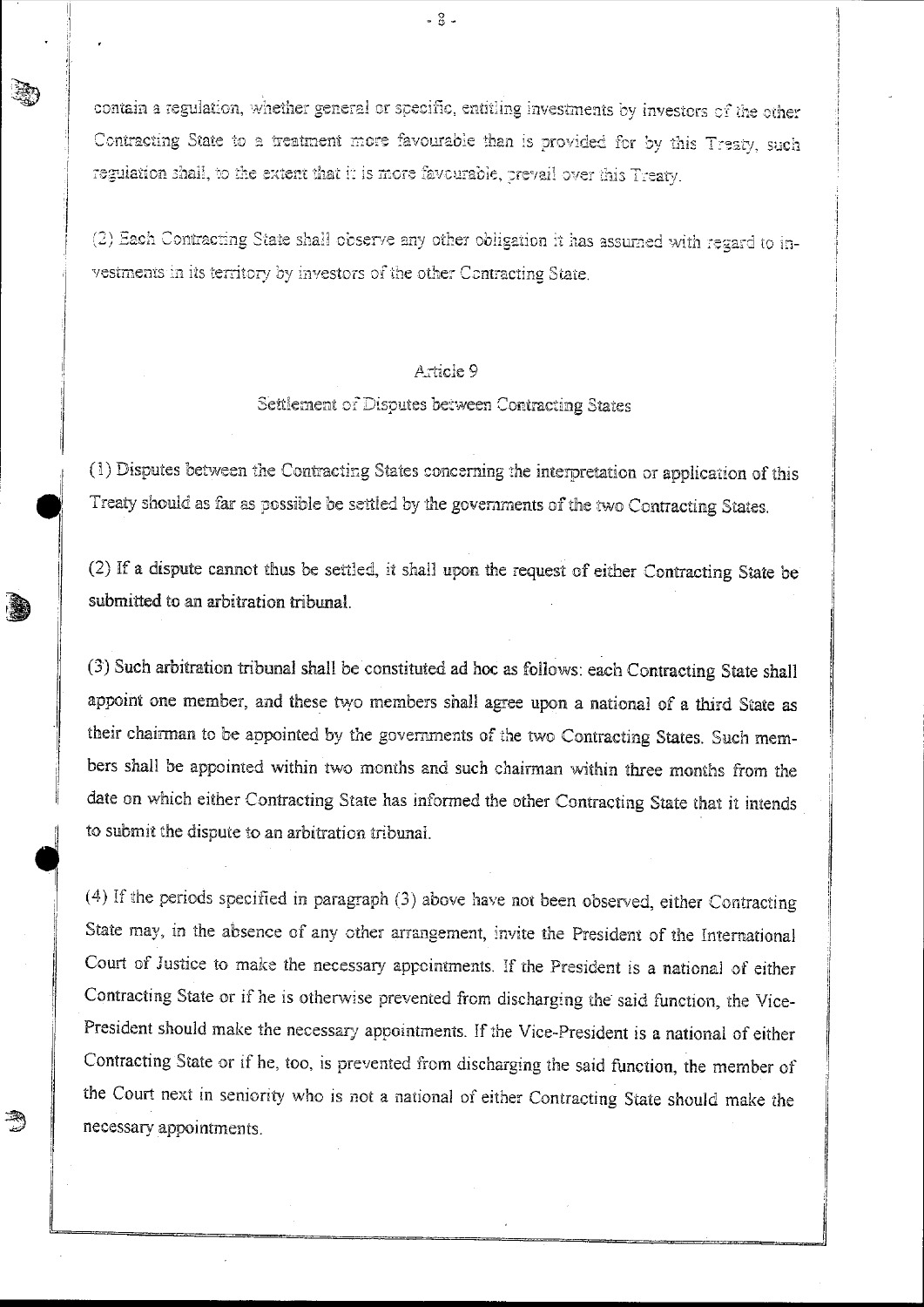(5) The arbitration tribunal shall reach its decisions by a majority of votes. Such decisions shall be binding. Each Contracting State shall bear the cost of its own member and of its representatives in the arbitration proceedings; the cost of the chairman and the remaining costs shall be borne in equal parts by the Contracting States. The arbitration tribunal may make a different regulation concerning costs. In all other respects, the arbitration tribunal shall determine its own procedure.

 $-9.$ 

# Article 10

Settlement of Disputes between a Contracting State and an Investor of the Other Contracting State

(1) Disputes concerning investments between a Contracting State and an investor of the other Contracting State should as far as possible be settled amicably between the parties in dispute.

(2) If the dispute cannot be settled within six months of the date when it has been raised by one of the parties in dispute, it shall, at the request of the investor of the other Contracting State, be submitted for arbitration. Unless the parties in dispute agree otherwise, the dispute shall be submitted for arbitration under the Convention of 18 March 1965 on the Settlement of Investment Disputes between States and Nationals of Other States.

(3) The award shall be binding and shall not be subject to any appeal or remedy other than those provided for in the said Convention. The award shall be enforced in accordance with domestic law

(4) During arbitration proceedings or the enforcement of an award, the Contracting State involved in the dispute shall not raise the objection that the investor of the other Contracting State has received compensation under an insurance contract in respect of all or part of the damage.

끯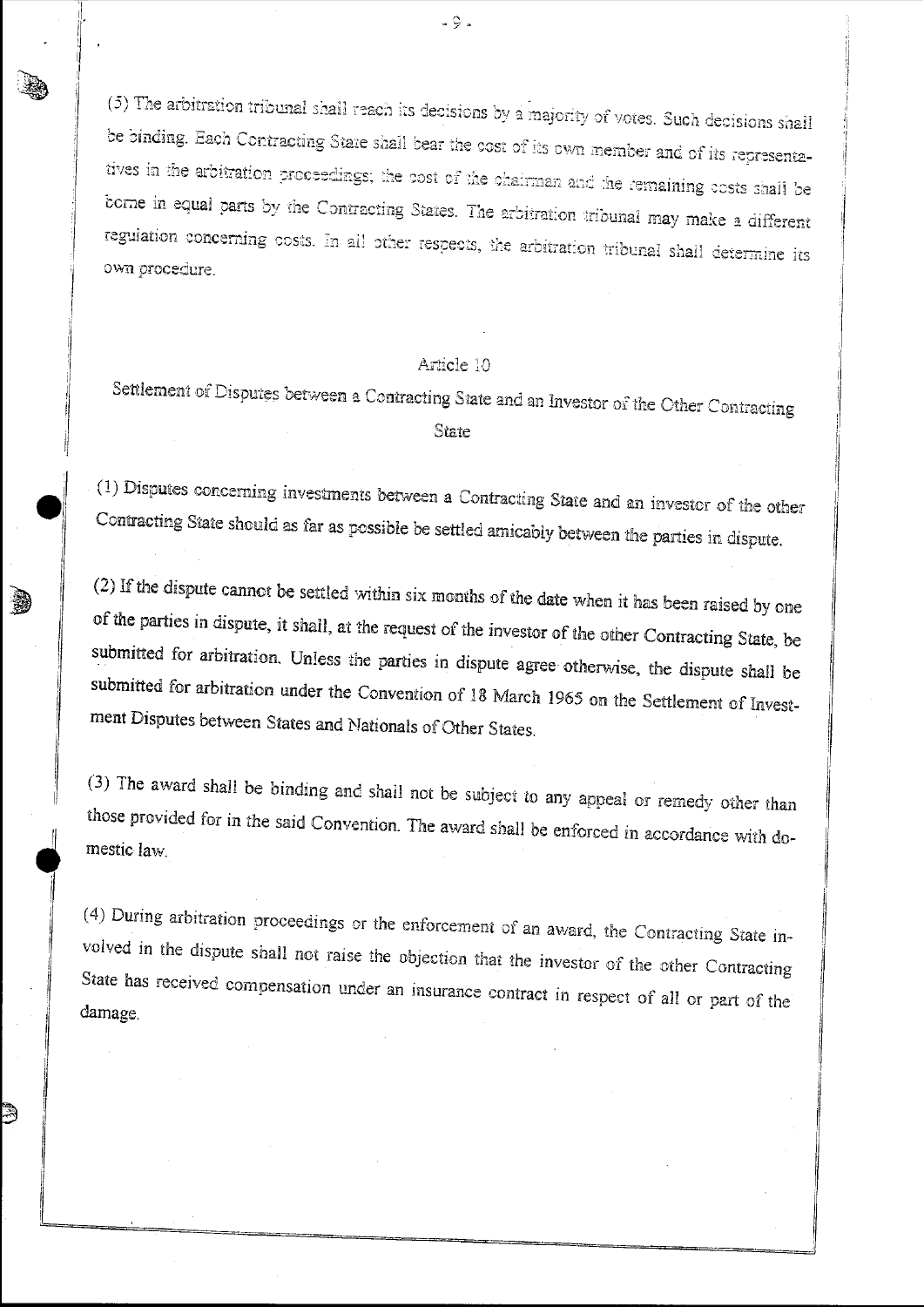# Article 11

# Remaining in Force of the Treaty

This Treaty shall be in force irrespective of whether or not diplomatic or consular relations exist between the Contracting States.

#### Article 12

#### Protocol

The attached Protocol shall form an integral part of this Treaty.

à,

ۮ

## Article 13

# Entry into Force, Duration and Termination of the Treaty

 $(1)$  This Treaty shall be subject to ratification; the instruments of ratification shall be exchanged as soon as possible.

(2) This Treaty shall enter into force one month after the date of exchange of the instruments of ratification. It shall remain in force for a period of ten years. Thereafter it shall be extended for an unlimited period unless denounced in writing by either Contracting State twelve months before its expiration. After the expiry of the period of ten years, this Treaty may be denounced at any time by either Contracting State giving twelve months' notice. With the entry into force of this Treaty, the Treaty of 10 July 1989 between the Federal Republic of Germany and the Socialist Federal Republic of Yugoslavia concerning the Encouragement and Reciprocal Protection of Investments shall expire, with respect to the Federal Republic of Germany and Bosnia and Herzegovina.

(3) The provisions of this Treaty shall also be effective from the date of the entry into force of this Treaty in respect of investments made under the Treaty of 10 July 1989 between the Federal Republic of Germany and the Socialist Federal Republic of Yugoslavia concerning the Encouragement and Reciprocal Protection of Investments.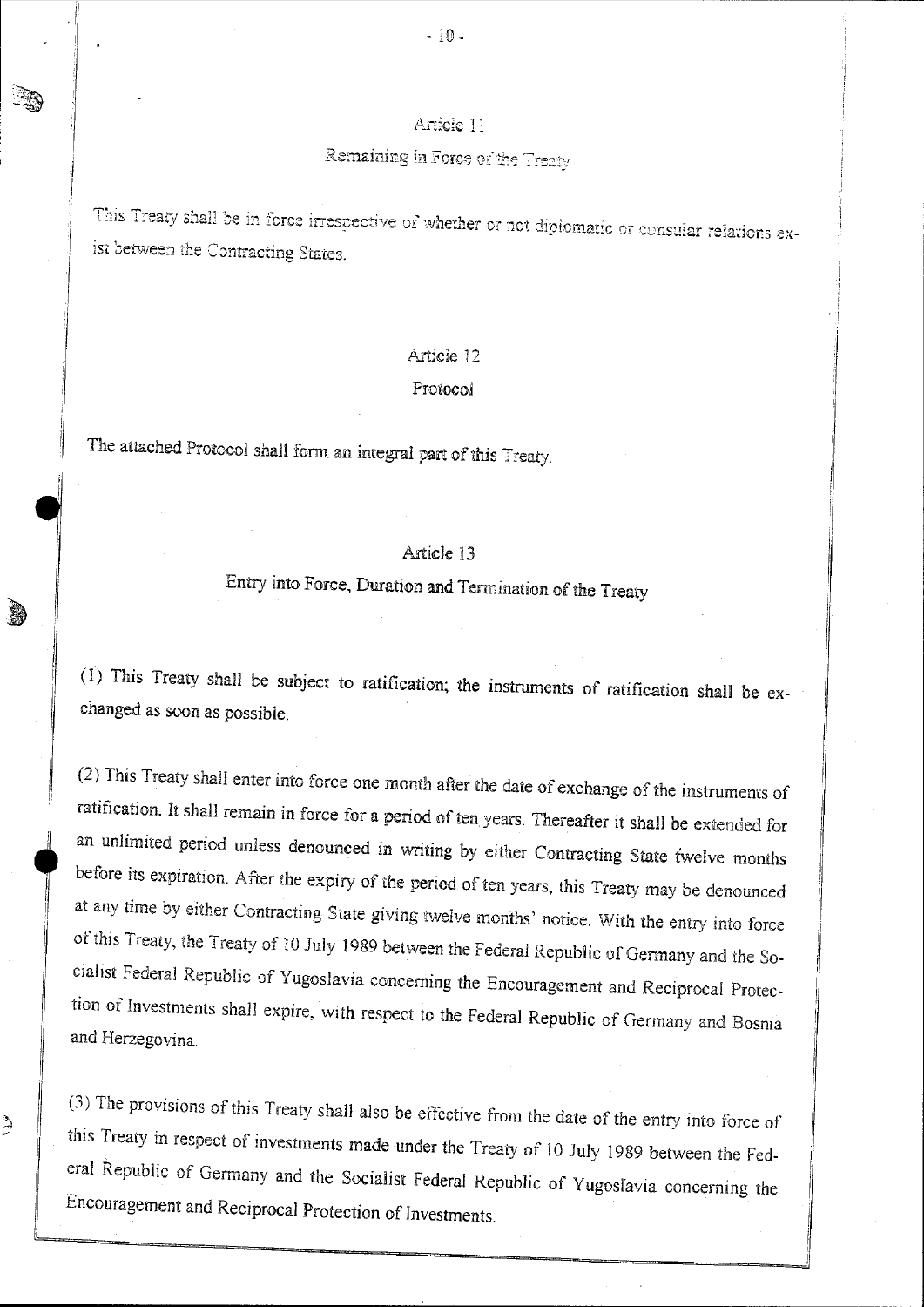(4) After denouncement of this Treaty, the preceding Articles shall continue to be effective for a further period of twenty years from the date of termination in respect of investments made prior to the termination of this Treaty.

Berlin on lessle 18, 2001 in duplicate Done at in the German, Bosnian, Creatian, Serbian and English languages, all texts being authentic. In case of divergent interpretation of the German and the Bosnian, Croatian or Serbian texts, the English text shall prevail.

For the Federal Republic of Germany

灪

S.

USL Elsot,

For

Bosnia and Herzegovina les formuligi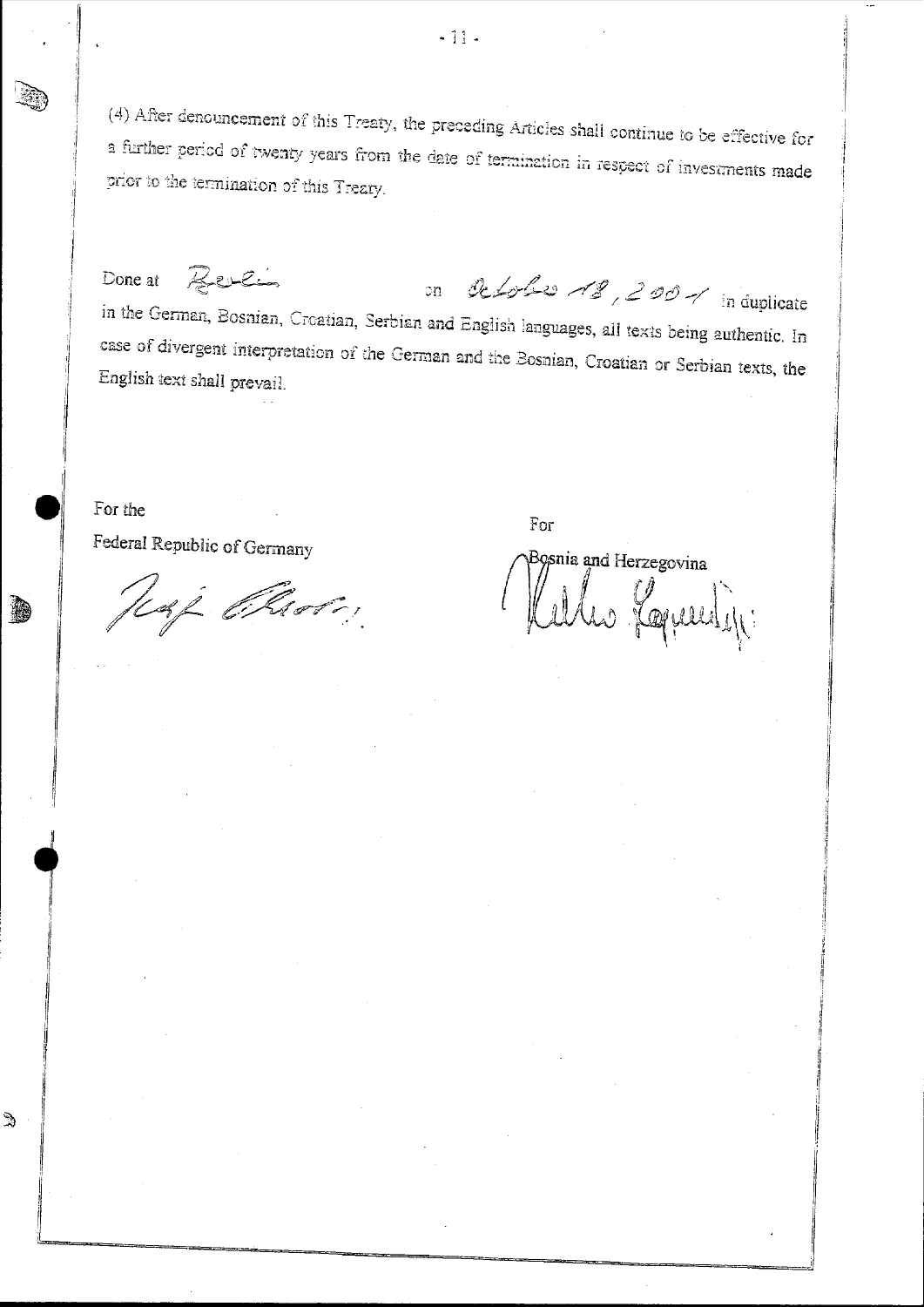#### Protocol

#### to the Treaty

## between

#### the Federal Republic of Germany

and

#### Bosnia and Herzegovina

concerning the Encouragement and Reciprocal Protection of Investments

On signing the Treaty between the Federal Republic of Germany and Bosnia and Herzegovina concerning the Encouragement and Reciprocal Protection of Investments, the plenipotentiaries, being duly authorized, have, in addition, agreed on the following provisions, which shall be regarded as an integral part of the said Treaty:

(1) Ad Article 1

Without prejudice to any other method of determining nationality, in particular any person in possession of a national passport issued by the competent authorities of the Contracting State concerned shall be deemed to be a national of that Contracting State.

(2) Ad Article 3

A)

- (a) The following shall more particularly, though not exclusively, be deemed "activity" within the meaning of Article 3 paragraph (2): the management, maintenance, use, enjoyment and disposal of an investment. The following shall, in particular, be deemed "treatment less favourable" within the meaning of Article 3: unequal treatment in the case of restrictions on the purchase of raw or auxiliary materials, of energy or fuel or of means of production or operation of any kind, unequal treatment in the case of impeding the marketing of products inside or outside the country, as well as any other measures having similar effects. Measures that have to be taken for reasons of public security and order, public health or morality shall not be deemed " treatment less favourable " within the meaning of Article 3.
- (b) The provisions of Article 3 do not oblige a Contracting State to extend to investors resident in the territory of the other Contracting State tax privileges, tax exemptions